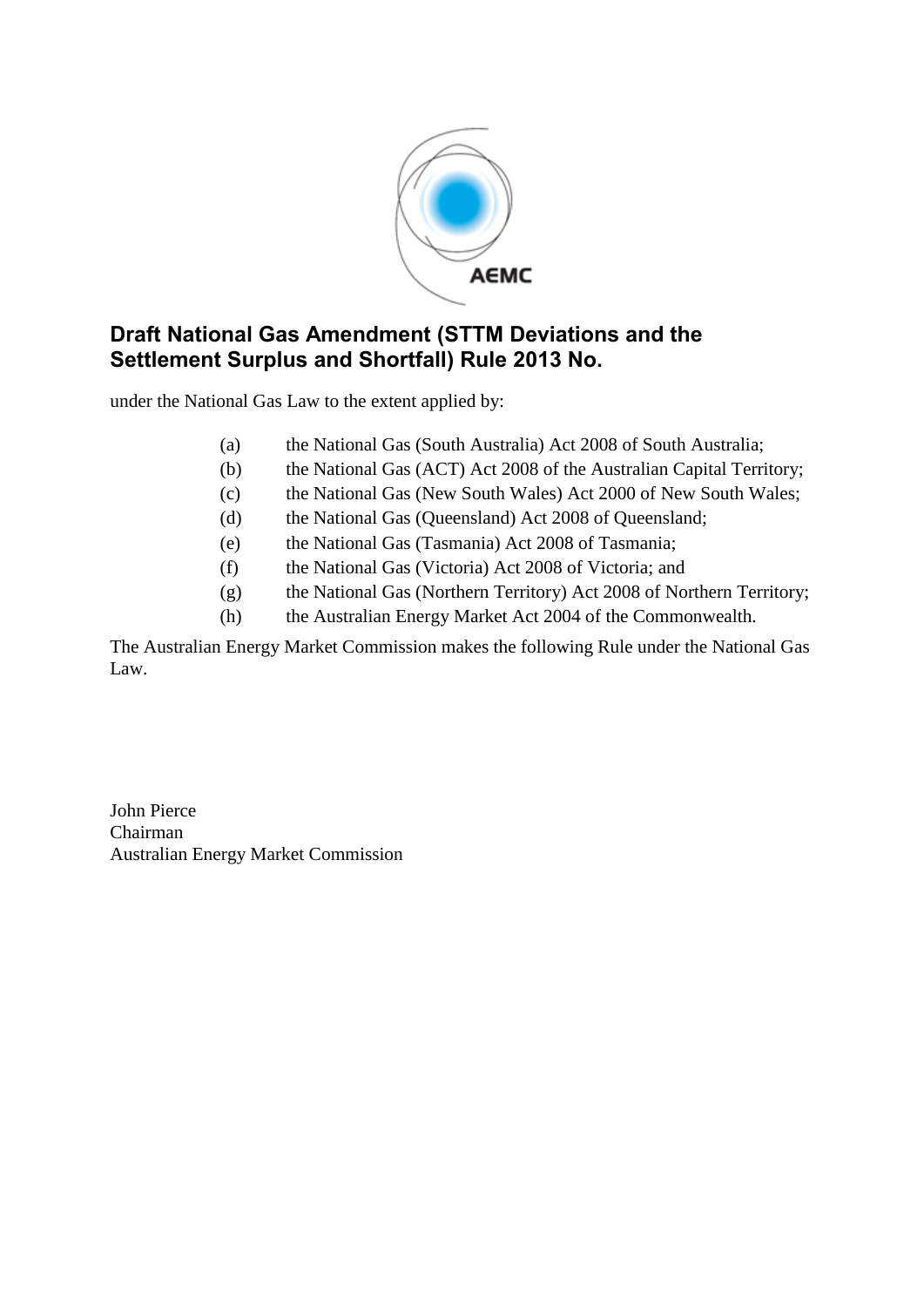# **Draft National Gas Amendment (STTM Deviations and the Settlement Surplus and Shortfall) Rule 2013 No.**

# **1 Title of Rule**

This Rule is the Draft *National Gas Amendment (STTM Deviations and the Settlement Surplus and Shortfall) Rule 2013 No.* .

## **2 Commencement**

This Rule commences operation on [COMMENCEMENT\_DATE].

# <span id="page-1-0"></span>**3 Amendment of the National Gas Rules**

The National Gas Rules are amended as set out in [Schedule 1.](#page-2-0)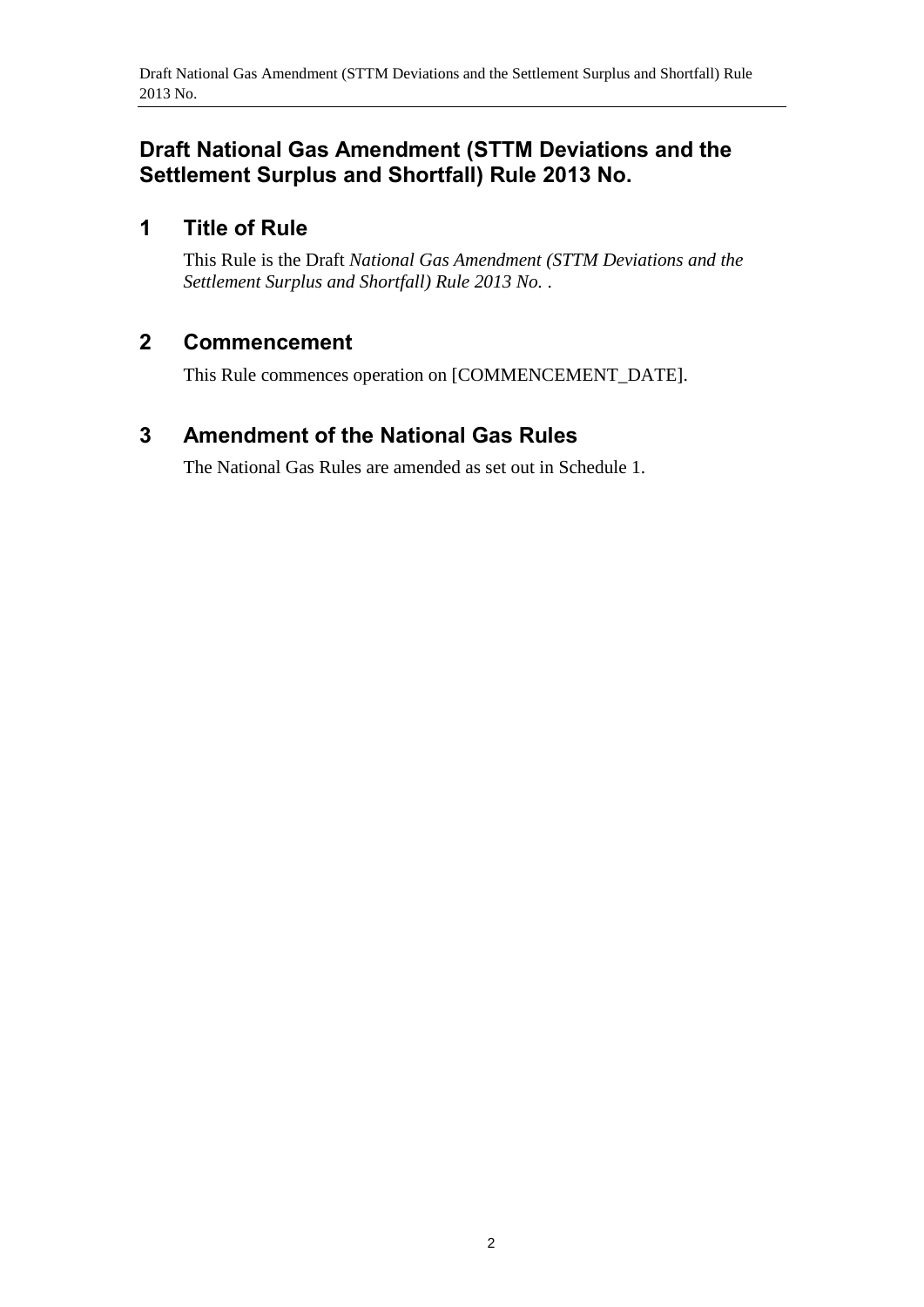Draft National Gas Amendment (STTM Deviations and the Settlement Surplus and Shortfall) Rule 2013 No.

### <span id="page-2-0"></span>**Schedule 1 Amendment to the National Gas Rules**

[\(Clause](#page-1-0) 3)

## **[1] Rule 364 Definitions**

In rule 364 substitute the following definitions:

**deviation charge** means an amount payable to or by a Trading Participant by or to AEMO in respect of a short deviation quantity.

**deviation payment** means an amount payable to or by a Trading Participant by or to AEMO in respect of a long deviation quantity.

## **[2] Rule 364 Definitions**

In rule 364 insert the following definition:

**deviation price** for a gas day means the price used to calculate deviation charges and deviation payments, in accordance with the STTM Procedures.

#### **Note**

The deviation price may be zero.

## **[3] Rule 364 Definitions**

Omit the definitions "graduated deviation parameters" and "settlement surplus cap".

#### **[4] Rule 461 Amounts for gas days**

Omit rule 461(g) and substitute:

(g) the amount payable by or to a Trading Participant at a hub in respect of deviation charges or deviation payments; and

#### **[5] Rule 462 Graduated deviation parameters**

Omit rule 462 and substitute:

#### **462 Determining Deviation Charges and Deviation Payments**

The STTM Procedures must specify the basis and method for determining deviation charges and deviation payments payable to or by a Trading Participant in accordance with the following:

- (a) the principle that, to the extent practicable, the determination of deviation charges or deviation payments, should:
	- (i) promote the economically efficient operation of the STTM by providing incentives for accurate forecasting for scheduling;